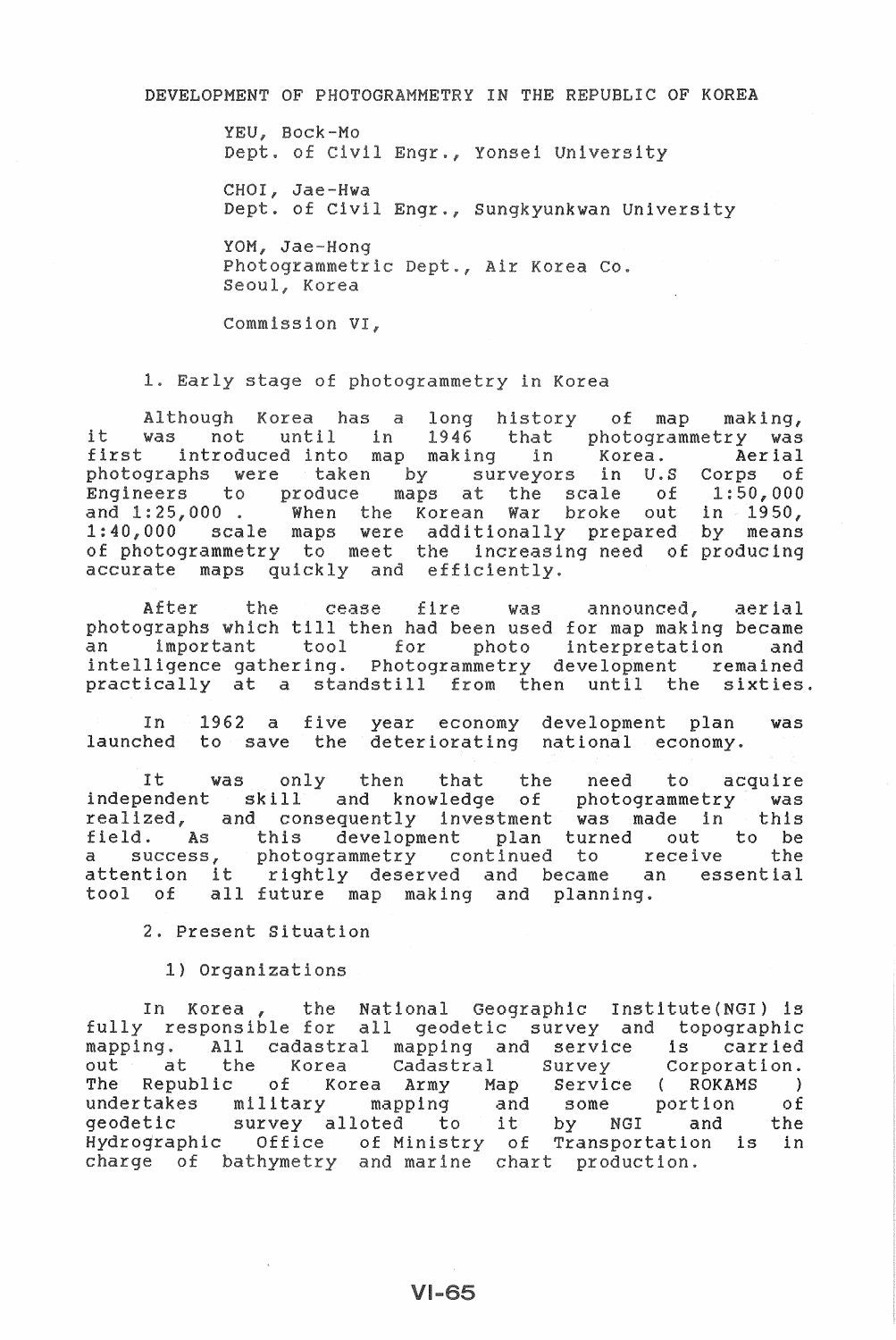The NGI has completed, by 1974, the production of topographic maps at the scales of 1:50,000 (239 sheets ), 1:250,000 (13 sheets) and 1:1,000,000 ( 1 sheet) as well as 1:25,000 ( 763 sheets ).

Approximately an area of 100,000 km is covered which is practically the whole country except for several isolated islands overview of past map overview of past map revision by<br>summarized in Table 1. and the Demilitarized Zone. An NGI is roughly

| Map                 | Year                       | 82  | 83  | 84  | 85  | 86  |
|---------------------|----------------------------|-----|-----|-----|-----|-----|
| $1:25,000$ national | base map                   | 107 | 100 | 100 | 93  | 90  |
| $1: 5,000$ large    | scale map                  | 317 | 160 | 150 | 180 | 193 |
|                     | $1:25,000$ land use<br>map | 29  | 42  | 36  | 40  | 40  |

Table 1 Map Revision ( Sheets )

Also orthophoto maps of 1:5,000 is being produced for large metropolitan and new development areas at an annual rate of about 100 square kilometers.

The Korea cadastral Survey Corporation which is responsible for production, management and distribution of responsible for production, management and distribution of<br>cadastral maps, has turned to photogrammetric means from past ground surveying in map production. At the same time digitizing of cadastral maps are also being carried out for an effective cadastral administration.

The Republic of Korea Army Map Service(ROKAMS) produces various topographic maps for its own purposes and carries out its own photography, plotting and printing.

There are a few other organisations which produces thematic maps of their own, most of which are undergoing the automation procedure, using available computer hardware and software. There are also a few small scale private firms involved in photogrammetry. Recently, large cooperation are beginning to get involved in this business. It is likely that it will not be long before large scale modern photogrammetric private firms compete in the international market.

2) Research Institutes

Research has been quite active considering the limited resources and investments made during the past few decades. executive that investments made their, one pass for described. research institutes. Their research fields are as shown in Table 2.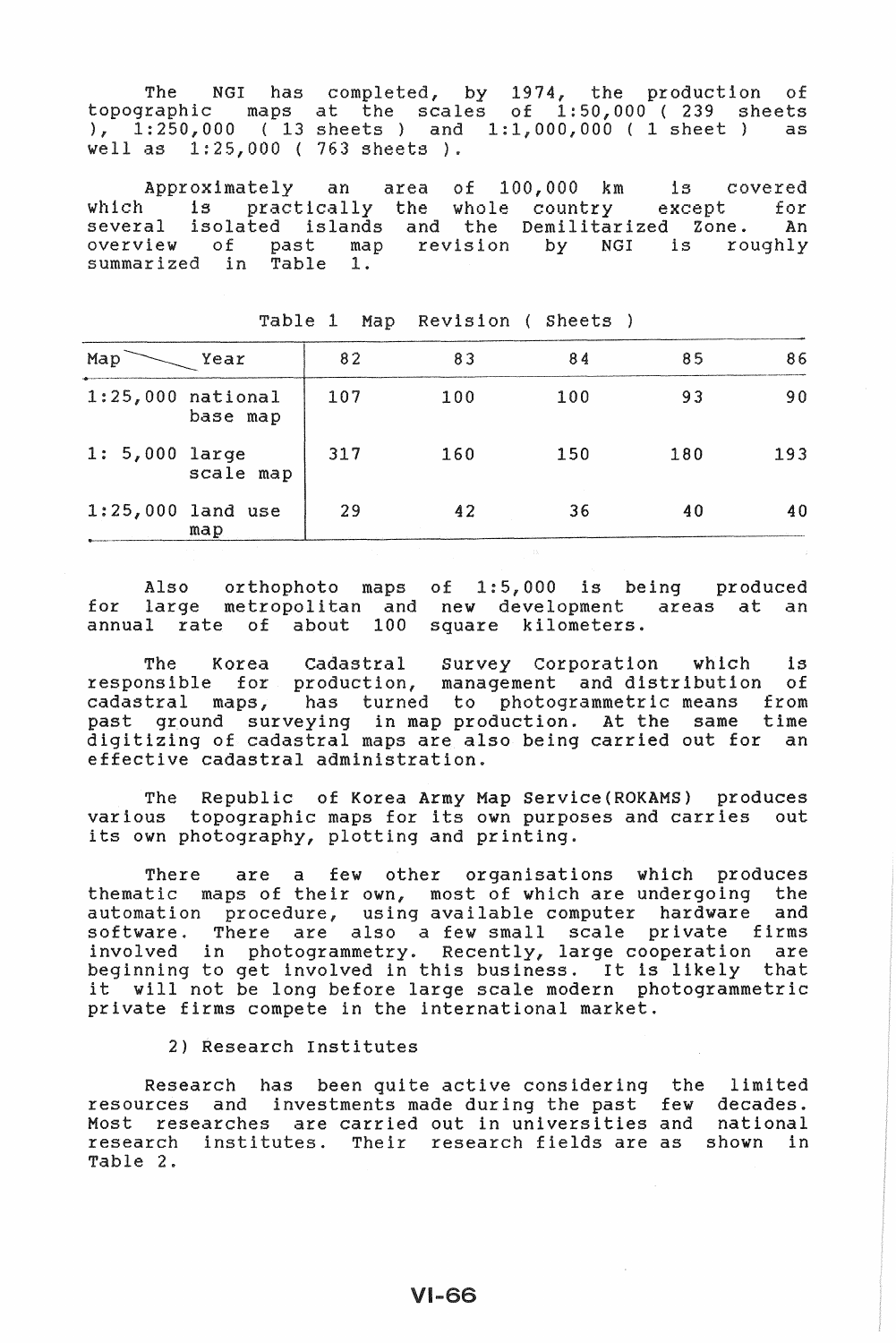Table 2

Research Fields

| Institute                                                        | Research Fields                                                                                                                                                                                     |  |  |  |
|------------------------------------------------------------------|-----------------------------------------------------------------------------------------------------------------------------------------------------------------------------------------------------|--|--|--|
| Universities                                                     | Oblique Photographs, Non-Metric<br>Cameras, Deformation Analysis, 3-D<br>Analysis, Error Analysis, GPS,<br>Satellite Geodesy, Landsat Data<br>Processing DTM, Applications in<br>Civil Engineering. |  |  |  |
| Korea Advanced Institute<br>of Science and Technology<br>(KAIST) | Image Processing, Geo-Information<br>System, DTM Data Generation of SPOT<br>Data                                                                                                                    |  |  |  |
| Korea Institute of Energy<br>and Resources                       | Exploration Using Landsat TM Data,<br>Land Use Maps, Image Processing                                                                                                                               |  |  |  |
| Development Institute                                            | Korea Ocean Research and Marine Geology, Satellite<br>Positioning at Sea, Ocean<br>Temperature Distribution                                                                                         |  |  |  |

3. Future Outlook

The economic boom of past decade progress in all fields of engineering, especially in automobile industry, electronics and construction. The growth of construction industry was the major reason for the progress in photogrmmetry during this period. has brought much

The future of photogrammetry in Korea can be said to be a promising one because of the acquired knowledge from past researches and also because of the bright outlook in the local electronic industry. The fast growing hardware and local electronic industry. The fast growing hardware and<br>software business of computer industry will play an important role in the progress of photogrammetry.

Already a few organizations such as NOI, Korea cadastral Survey Corporation have started digital mapping and have specific plans to implement geo-information system in the near future. Geo-information system will be a very essential tool in all future urban planning and land use planning especially due to the fast growth of cities, which gets out of control at times.

Remote Sensing too will enter a new era in the next decade as there are concrete plans to install receiving stations and also to launch a satellite. The preparatory studies and skills is sure to be very active until the satellite is actually launched and this trend is very likely to continue for quite some time.

Also the government recently announced remote sensing as one of the six major fields of advanced science to be developed until the year 2000.